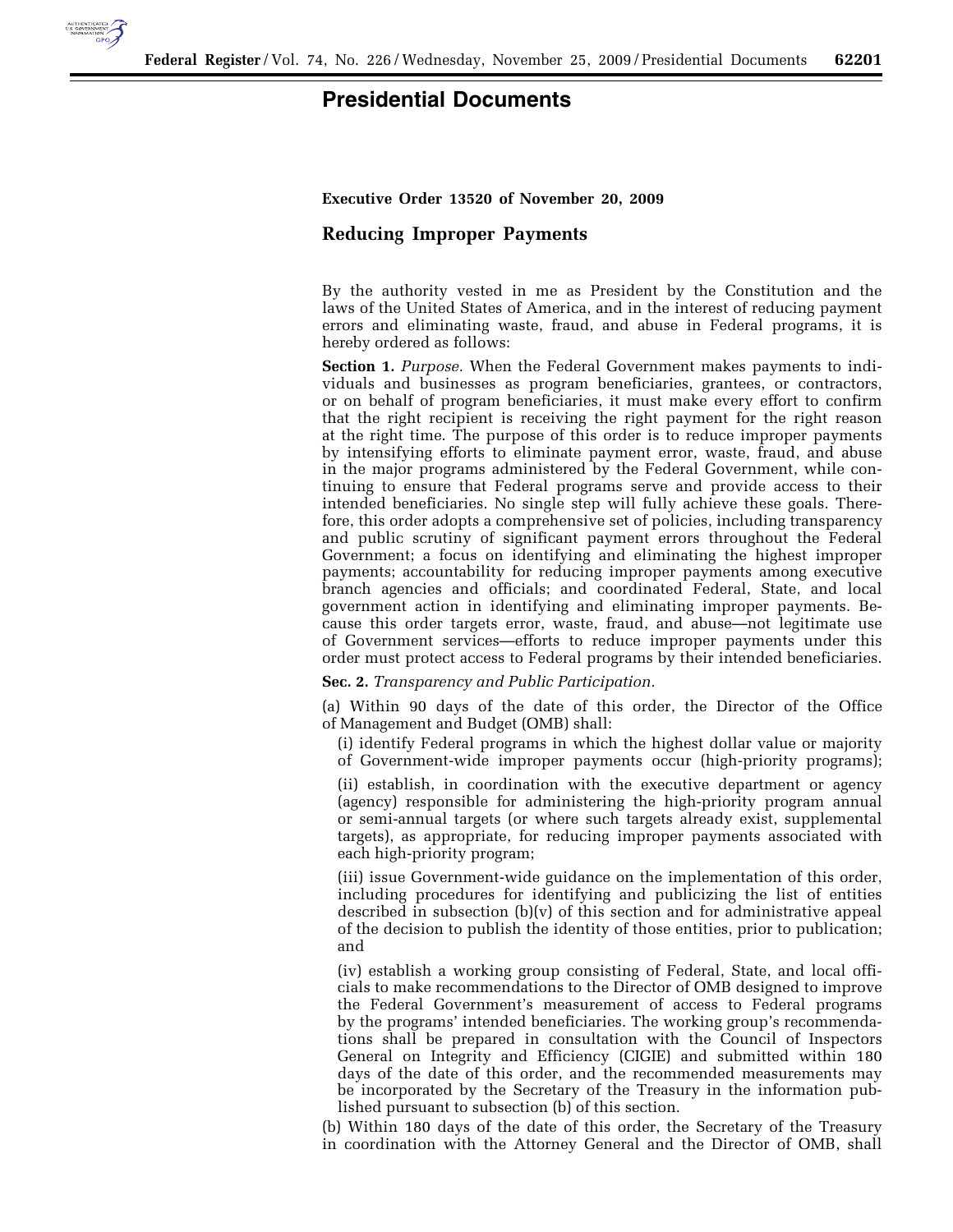publish on the Internet information about improper payments under highpriority programs. The information shall include, subject to Federal privacy policies and to the extent permitted by law:

(i) the names of the accountable officials designated under section 3 of this order;

(ii) current and historical rates and amounts of improper payments, including, where known and appropriate, causes of the improper payments;

(iii) current and historical rates and amounts of recovery of improper payments, where appropriate (or, where improper payments are identified solely on the basis of a sample, recovery rates and amounts estimated on the basis of the applicable sample);

(iv) targets for reducing as well as recovering improper payments, where appropriate; and

(v) the entities that have received the greatest amount of outstanding improper payments (or, where improper payments are identified solely on the basis of a sample, the entities that have received the greatest amount of outstanding improper payments in the applicable sample).

Information on entities that have received the greatest amount of outstanding improper payments shall not include any referrals the agency made or anticipates making to the Department of Justice, or any information provided in connection with such referrals.

(c) Within 180 days of the date of this order, the Secretary of the Treasury in coordination with the Attorney General and the Director of OMB and in consultation with the CIGIE, shall establish a central Internet-based method to collect from the public information concerning suspected incidents of waste, fraud, and abuse by an entity receiving Federal funds that have led or may lead to improper payments by the Federal Government.

(d) Agencies shall place a prominently displayed link to Internet-based resources for addressing improper payments, including the resources established under subsections (b) and (c) of this section, on their Internet home pages.

**Sec. 3.** *Agency Accountability and Coordination.* 

(a) Within 120 days of the date of this order, the head of each agency responsible for operating a high-priority program shall designate an official who holds an existing Senate-confirmed position to be accountable for meeting the targets established under section 2 of this order without unduly burdening program access and participation by eligible beneficiaries. In those agencies where the majority of payments are isolated to a single component, the head of the agency shall name a second accountable official for that component whose sole responsibility would be for program integrity activities and, as appropriate, shall consolidate and coordinate all program integrity activities within the component.

(b) Within 180 days of the date of this order, each agency official designated under subsection (a) of this section, or otherwise designated by the Director of OMB, shall provide the agency's Inspector General a report containing:

(i) the agency's methodology for identifying and measuring improper payments by the agency's high-priority programs;

(ii) the agency's plans, together with supporting analysis, for meeting the reduction targets for improper payments in the agency's high-priority programs; and

(iii) the agency's plan, together with supporting analysis, for ensuring that initiatives undertaken pursuant to this order do not unduly burden program access and participation by eligible beneficiaries.

Following the receipt and review of this information, the agency Inspector General shall assess the level of risk associated with the applicable programs, determine the extent of oversight warranted, and provide the agency head with recommendations, if any, for modifying the agency's methodology,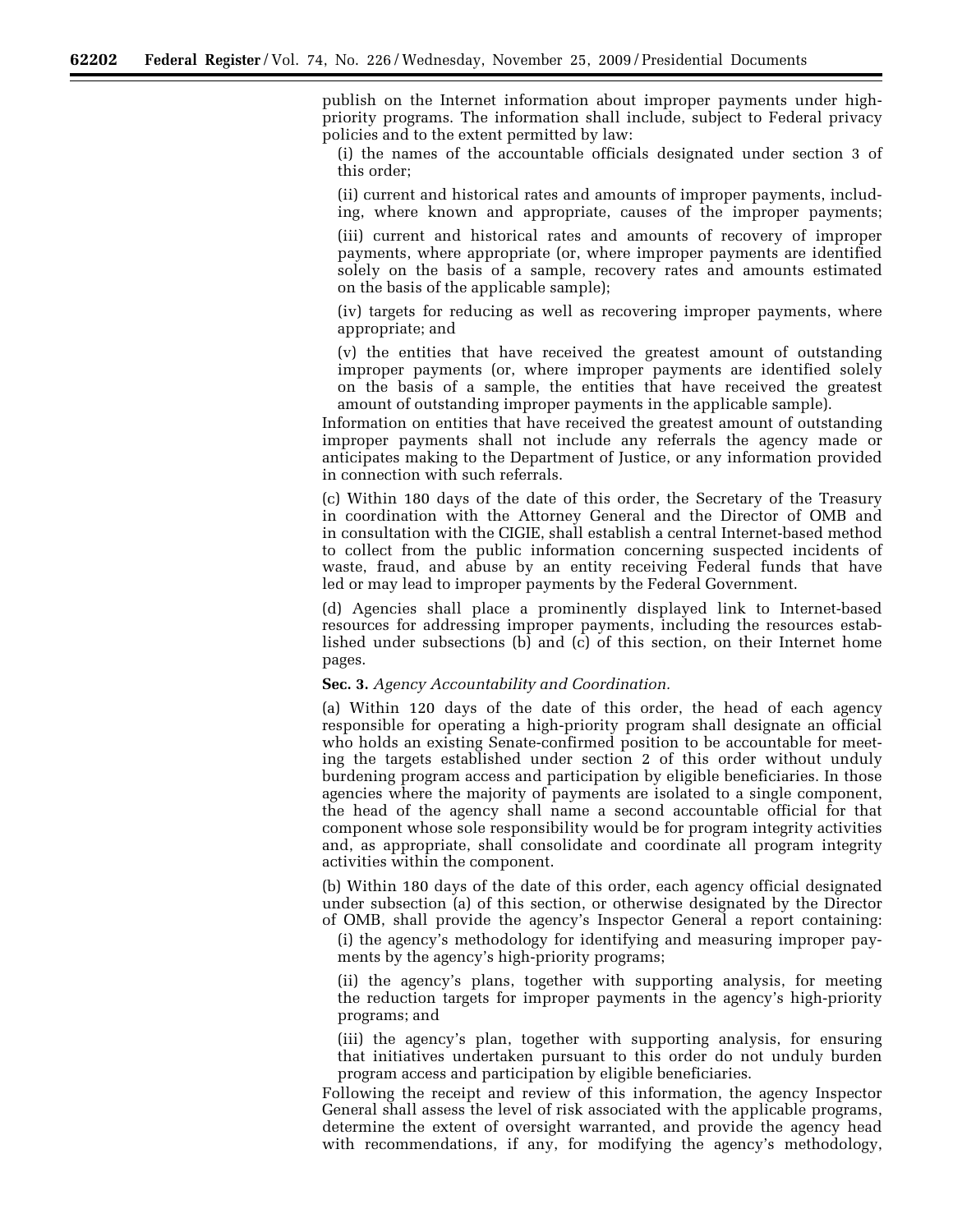improper payment reduction plans, or program access and participation plans.

(c) If an agency fails to meet the targets established under section 2 of this order or implement the plan described in subsection (b)(iii) of this section for 2 consecutive years, that agency's accountable official designated under subsection (a) of this section shall submit to the agency head, Inspector General, and Chief Financial Officer a report describing the likely causes of the agency's failure and proposing a remedial plan. The agency head shall review this plan and, in consultation with the Inspector General and Chief Financial Officer, forward the plan with any additional comments and analysis to the Director of OMB.

(d) Within 180 days of the date of this order, the Chief Financial Officers Council (CFOC) in consultation with the CIGIE, the Department of Justice, and program experts, shall make recommendations to the Director of OMB and the Secretary of the Treasury on actions (including actions related to forensic accounting and audits) agencies should take to more effectively tailor their methodologies for identifying and measuring improper payments to those programs, or components of programs, where improper payments are most likely to occur. Recommendations shall address the manner in which the recommended actions would affect program access and participation by eligible beneficiaries.

(e) Within 180 days of the date of this order, the Secretary of the Treasury and the Director of OMB in consultation with the CIGIE, the Department of Justice, and program experts, shall recommend to the President actions designed to reduce improper payments by improving information sharing among agencies and programs, and where applicable, State and local governments and other stakeholders. The recommendations shall address the ways in which information sharing may improve eligibility verification and prepayment scrutiny, shall identify legal or regulatory impediments to effective information sharing, and shall address the manner in which the recommended actions would affect program access and participation by eligible beneficiaries.

(f) Within 180 days of the date of this order, and at least once every quarter thereafter, the head of each agency shall submit to the agency's Inspector General and the CIGIE, and make available to the public, a report on any high-dollar improper payments identified by the agency, subject to Federal privacy policies and to the extent permitted by law. The report shall describe any actions the agency has taken or plans to take to recover improper payments, as well as any actions the agency intends to take to prevent improper payments from occurring in the future. The report shall not include any referrals the agency made or anticipates making to the Department of Justice, or any information provided in connection with such referrals. Following the review of each report, the agency Inspector General and the CIGIE shall assess the level of risk associated with the applicable program, determine the extent of oversight warranted, and provide the agency head with recommendations, if any, for modifying the agency's plans.

**Sec. 4.** *Enhanced Focus on Contractors and Working with State and Local Stakeholders.* 

(a) Within 180 days of the date of this order, the Federal Acquisition Regulatory Council, in coordination with the Director of OMB, and in consultation with the National Procurement Fraud Task Force (or its successor group), the CIGIE, and appropriate agency officials, shall recommend to the President actions designed to enhance contractor accountability for improper payments. The recommendations may include, but are not limited to, subjecting contractors to debarment, suspension, financial penalties, and identification through a public Internet website, subject to Federal privacy policies and to the extent permitted by law and where the identification would not interfere with or compromise an ongoing criminal or civil investigation, for knowingly failing timely to disclose credible evidence of significant overpayments received on Government contracts.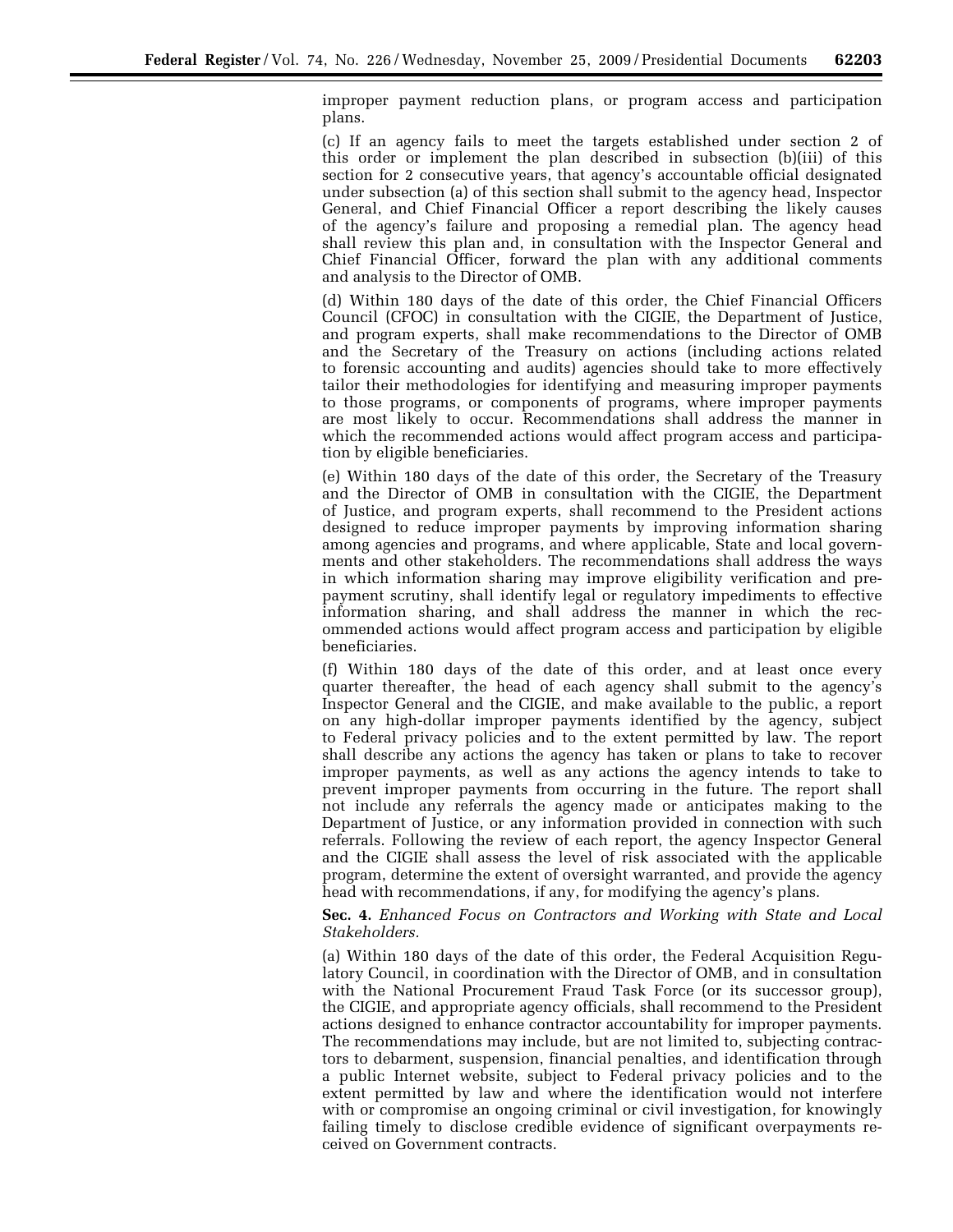(b) Within 30 days of the date of this order, the Director of OMB shall establish a working group consisting of Federal and elected State and local officials to make recommendations to the Director of OMB designed to improve the effectiveness of single audits of State and local governments and non-profit organizations that are expending Federal funds. The Director of OMB may designate an appropriate official to serve as Chair of the working group to convene its meetings and direct its work. The working group's recommendations shall be prepared in consultation with the CIGIE and submitted within 180 days of the date of this order. The recommendations shall address, among other things, the effectiveness of single audits in identifying improper payments and opportunities to streamline or eliminate single audit requirements where their value is minimal.

(c) Within 30 days of the date of this order, the Director of OMB shall establish a working group (which may be separate from the group established under subsection (b) of this section) consisting of Federal and elected State and local officials to make recommendations to the Director of OMB for administrative actions designed to improve the incentives and accountability of State and local governments, as well as other entities receiving Federal funds, for reducing improper payments. The Director of OMB may designate an appropriate official to serve as Chair of the working group to convene its meetings and direct its work. The working group's recommendations shall be prepared in consultation with the CIGIE and submitted within 180 days of the date of this order.

**Sec. 5.** *Policy Proposals.* The Director of OMB, in consultation with the appropriate agencies and the CIGIE, shall develop policy recommendations, including potential legislative proposals, designed to reduce improper payments, including those caused by error, waste, fraud, and abuse, across Federal programs without compromising program access, to be included, as appropriate, in the Budget of the United States Government for Fiscal Year 2011 and future years, or other Administration proposals.

**Sec. 6.** *General Provisions.* 

- (a) Nothing in this order shall be construed to impair or otherwise affect: (i) authority granted by law to a department, agency, the head thereof, or any agency Inspector General; or
	- (ii) functions of the Director of OMB relating to budgetary, administrative, or legislative proposals.

(b) Nothing in this order shall be construed to require the disclosure of classified information, law enforcement sensitive information, or other information that must be protected in the interests of national security.

(c) This order shall be implemented consistent with applicable law and subject to the availability of appropriations.